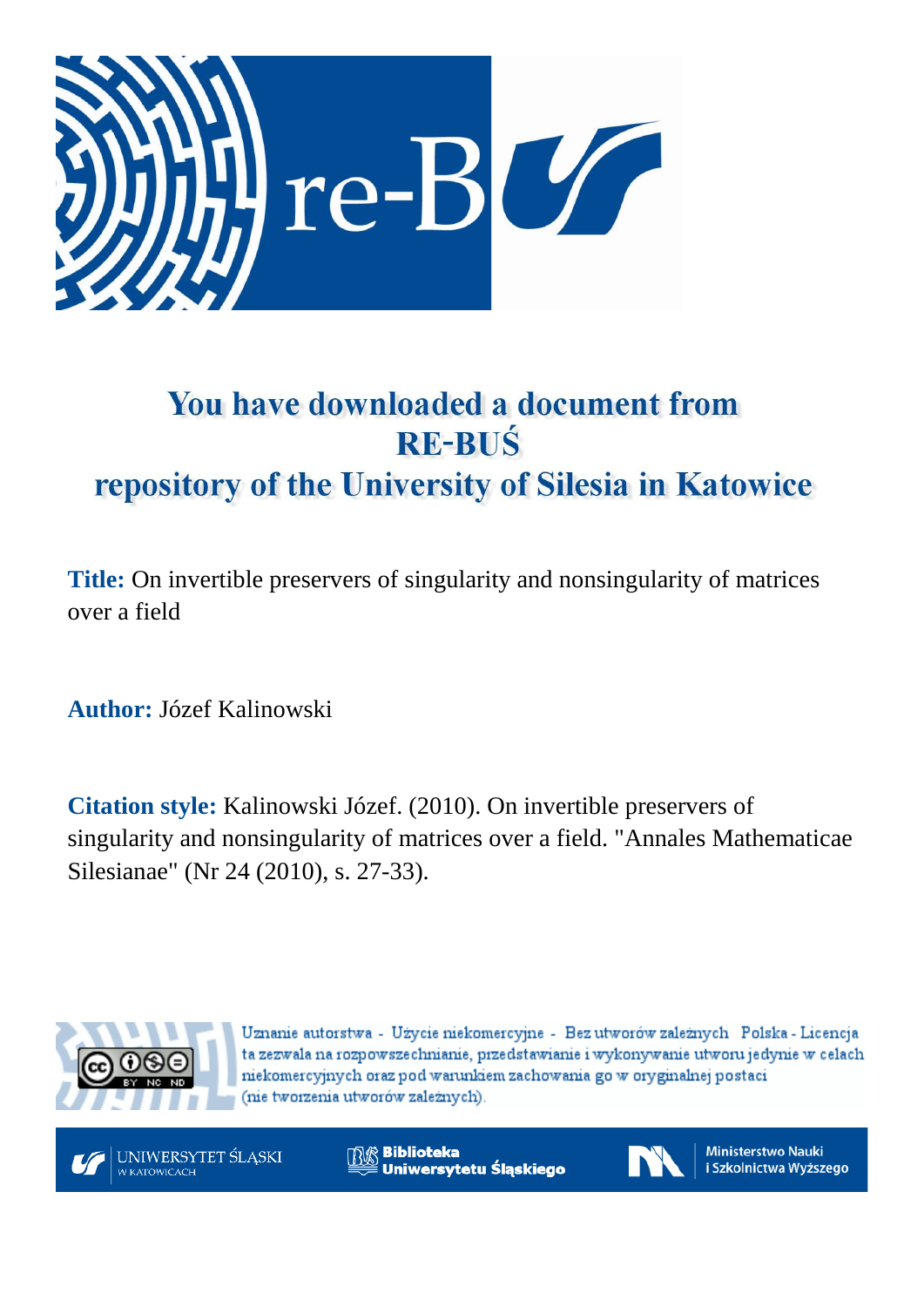## ON INVERTIBLE PRESERVERS OF SINGULARITY AND NONSINGULARITY OF MATRICES OVER A FIELD

## Józef Kalinowski

Abstract. Invertible operators preserving singularity of matrices were studied in [3] and [4] under assumption that operators are linear. In the present paper the linearity of operators is not assumed: we assume only that operators are of the form  $F = (f_{i,j})$ , where  $f_{i,j} : \mathcal{F} \longrightarrow \mathcal{F}$  and  $\mathcal{F}$  is a field,  $i, j \in \{1, 2, ..., n\}$ . If  $n \geq 3$ , then in the matrix space  $M_n(\mathcal{F})$  operators preserving singularity of matrices must be as in [1]. If  $n \leq 2$ , then operators may be nonlinear. In this case the forms of the operators are presented.

Let  $\mathbb{R}, \mathbb{C}, \mathbb{N}$  denote the set of real numbers, complex numbers or positive integer numbers, respectively. Let  $M_n(\mathcal{F})$  be the set of  $n \times n$  matrices over a field F, i.e.  $M_n(\mathcal{F}) = \mathcal{F}^{n \times n}$ , where  $n \in \mathbb{N}$ .

First of all let us introduce

DEFINITION 1. An operator F from  $M_n(\mathcal{F})$  into itself is an operator preserving singularity of matrices from  $M_n(\mathcal{F})$  if and only if for every singular matrix  $A \in M_n(\mathcal{F})$  the matrix  $F(A)$  is singular.

DEFINITION 2. An operator F from  $M_n(\mathcal{F})$  into itself is an operator preserving nonsingularity of matrices from  $M_n(\mathcal{F})$  if and only if for every nonsingular matrix  $A \in M_n(\mathcal{F})$  the matrix  $F(A)$  is nonsingular.

Let S, NS denote the set of singular or nonsingular matrices from  $M_n(\mathcal{F})$ , respectively.

Received: 8.09.2009. Revised: 25.02.2011.

<sup>(2010)</sup> Mathematics Subject Classification: 15A15.

Key words and phrases: invertible preservers of singularity or nonsingularity of matrices.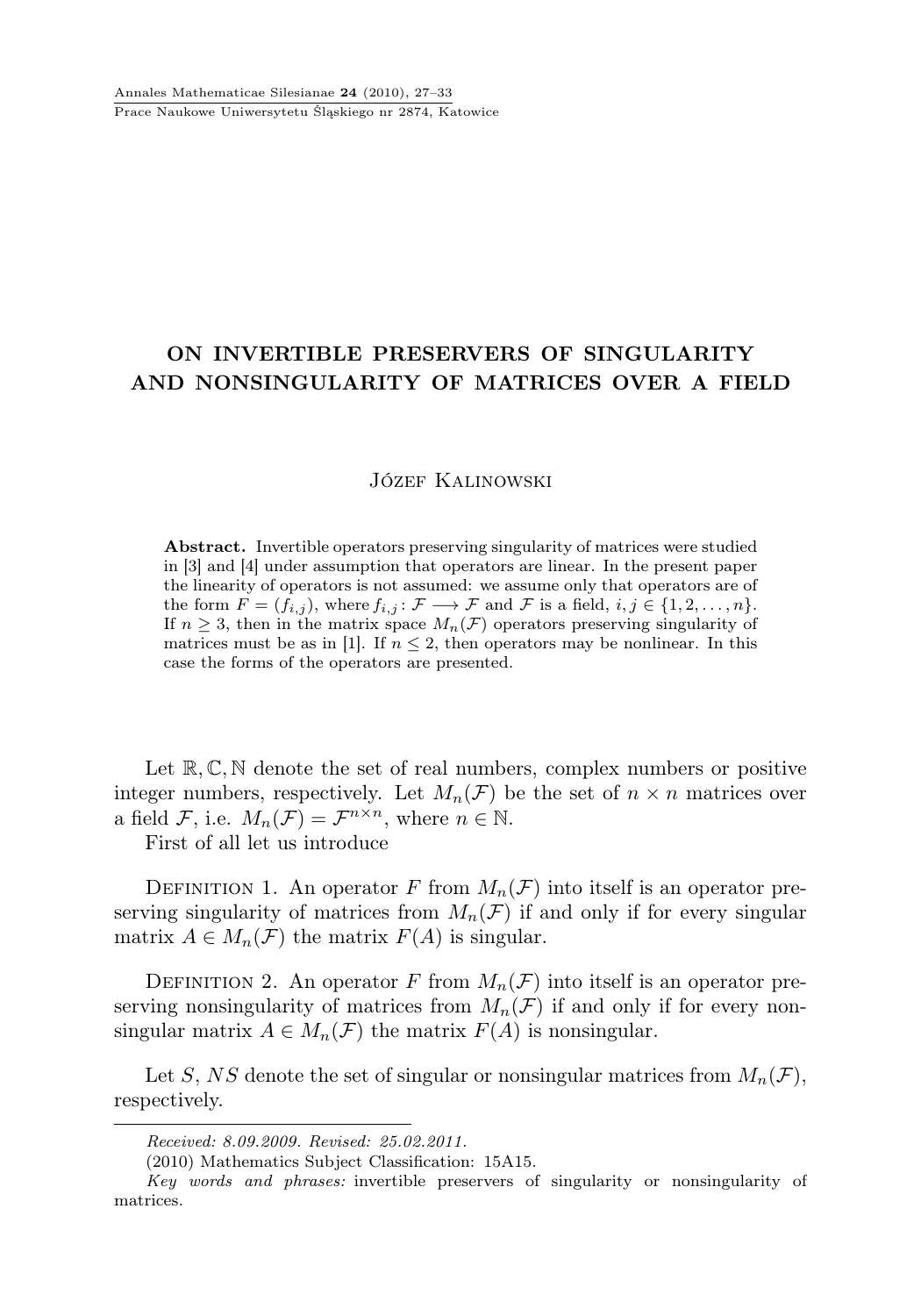In the paper we consider the operators F from  $M_n(\mathcal{F})$  into itself of the form

(1) 
$$
F = (f_{i,j}), \text{ where } f_{i,j} : \mathcal{F} \longrightarrow \mathcal{F}, \quad i, j = 1, 2, \dots, n,
$$

where the matrix  $F(A) := (f_{i,j}(a_{i,j}))$  for  $i, j = 1, 2, ..., n$ , for any matrix  $A \in M_n(\mathcal{F}).$ 

REMARK 1. In case of  $n = 1$  an invertible operator F of the form (1) is an operator preserving singularity of matrices from  $M_1(\mathcal{F})$  if and only if for  $x \in \mathcal{F}$  the equivalence  $x = 0 \iff f_{1,1}(x) = 0$  holds.

LEMMA 1. If an operator F of the form  $(1)$ , from  $M_n(\mathcal{F})$  into itself for  $n \geq 2$ , where F is a field, is an invertible operator, then all functions  $f_{i,j}$  for  $i, j \in \{1, 2, \ldots, n\}$  are injective.

PROOF. Let us assume that  $n \geq 2$ . We denote the matrix whose i, j entry is 1 and the remaining entries of which are 0 by  $E_{i,j}$ . Let us consider the matrices  $F(xE_{i,j})$ . If F is an invertible operator, then the function  $f_{i,j}$  is injective, which completes the proof.

LEMMA 2. If an invertible operator F of the form  $(1)$ , from  $M_n(\mathcal{F})$  into itself for  $n \geq 2$ , where F is a field, preserves singularity of matrices in the space  $M_n(\mathcal{F})$ , then the equivalence

$$
(2) \t\t x = 0 \iff f_{i,j}(x) = 0
$$

holds for all  $x \in \mathcal{F}$ ,  $i, j \in \{1, 2, \ldots, n\}$ .

PROOF. Let us assume that  $n \geq 2$ . Let F be an operator preserving singularity of matrices. Let indices  $i, j \in \{1, 2, \ldots, n\}$  be arbitrary and fixed. We would like to prove that  $f_{i,j}(0) = 0$ .

Let us consider the matrix  $B_1 = (b_{k,l}), k, l = 1, 2, \ldots, n$ , such that  $b_{i,l} = 0$ for  $l = 1, 2, \ldots, n$ . When we exchange the first row with the *i*-th row and next exchange first column with the j-th column, we obtain the matrix  $B_2 \in S$ . Then also  $F(B_2) \in S$  and with  $f_{i,j}(0)$  in the left-upper corner.

Therefore without the loss of generality we may prove that  $f_{1,1}(0) = 0$ . Let us consider the matrix  $B_3$  with all elements in the first row being equal to zero. Then  $F(B_3) \in S$ . Denote  $y_{k,l} := f_{k,l}(b_{k,l})$  for  $k, l = 1, 2, ..., n$ .

We contradictory assume that  $f_{1,1}(0) \neq 0$ .

We build singular matrices  $B_3^k$  and  $Y^k$  obtained from the singular matrix  $F(B_3^k)$ , for  $k = 1, 2, ..., n$ , by operations do not changing the determinant of  $F(B_3^k)$ .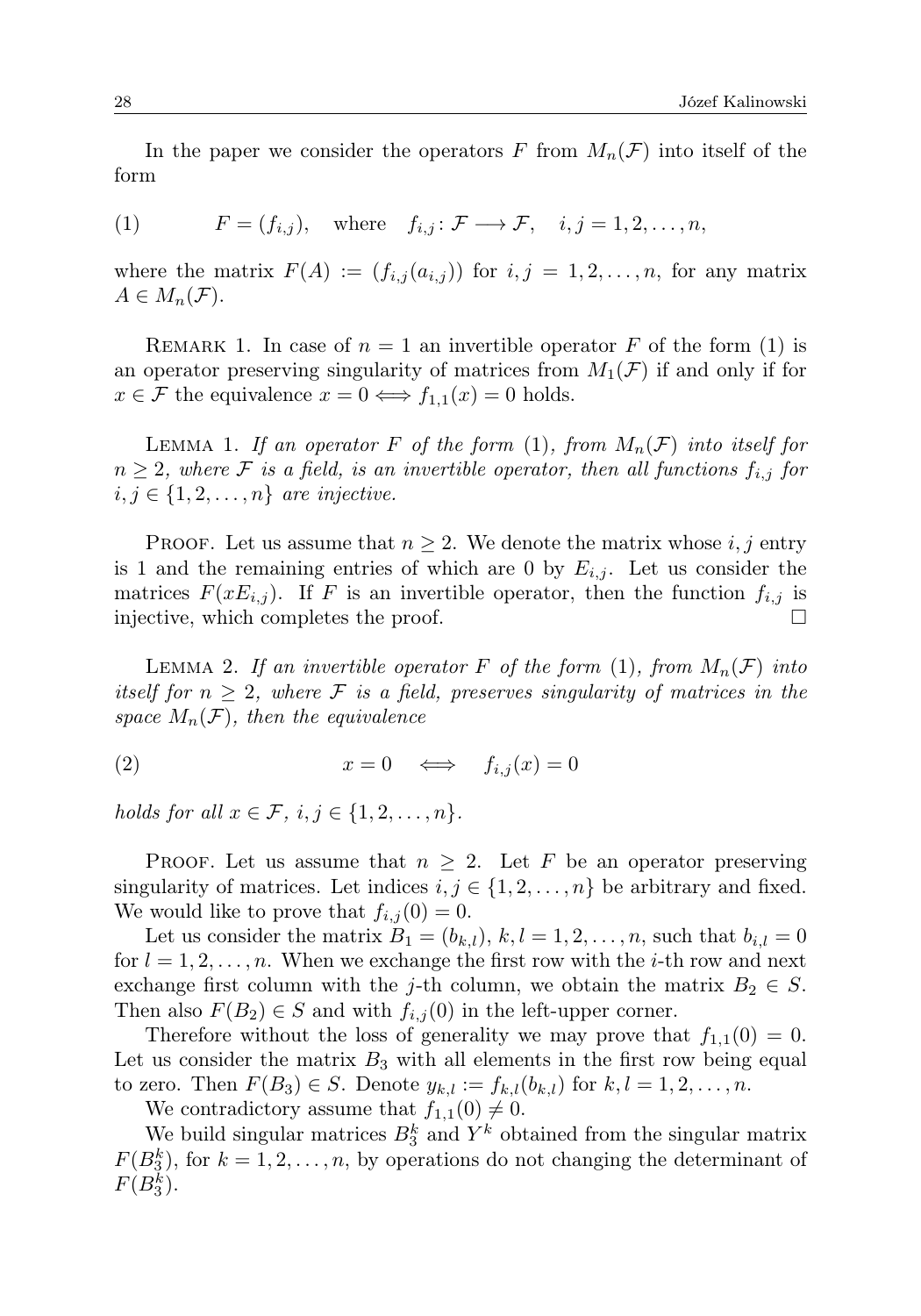As a first step we define the matrix  $B_3^1 := B_3$ . We construct  $Y^1$  with entries  $y_{k,l}^1$ . We obtain the matrix  $F(B_3)$  with  $y_{1,1} = f_{1,1}(0) \neq 0$ . Multiplying the first column of this matrix by  $y_{1,1}^{-1} \cdot y_{1,2}, y_{1,1}^{-1} \cdot y_{1,3}, \ldots, y_{1,1}^{-1} \cdot y_{1,n}$  and subsrtacting from the second, third,  $\dots$ , *n*-th column, respectively, we obtain the first row with entries equals to  $y_{1,1}, 0, \ldots, 0$ . Next, multiplying the first row by  $y_{k,1}^1 \cdot y_{1,1}^{-1}$  and substracting from the second, third, ..., n-th row we obtain that  $y_{k,1} = 0$  for  $k = 2, 3, ..., n$ . Then in the k-th row,  $k = 2, 3, ..., n$ the obtained entries are:

$$
0, y_{k,2} - y_{1,2}y_{1,1}^{-1}y_{k,1}, y_{k,3} - y_{1,3}y_{1,1}^{-1}y_{k,1}, \ldots, y_{k,n} - y_{1,n}(y_{1,1}^{1})^{-1}y_{k,1}.
$$

The obtained matrix we denote by  $Y^1$  and its entries by  $y_{k,l}^1$ .

As a second step let us consider the element  $y_{2,2}^1 = y_{2,2} - y_{1,1}^{-1}y_{2,1}$ . If  $y_{2,2}^1 \neq 0$ then  $B_3^2 := B_2^1$ . If  $y_{2,2}^1 = 0$  then  $B_3^2$  is the matrix obtained from  $B_3^1$  with replaced element  $b_{2,2}^1$  by  $b_{2,2}^1 \in \mathcal{F}$ ,  $b_{2,2}^1 \neq b_{2,2}^1$ . Let us define  $y_{2,2}^2 = f_{2,2}(b_{2,2}^1)$ . As  $f_{2,2}$  is an injective function, then  $y_{2,2}^2 \neq 0$ . Using this element we bring to zero the elements of the second row and next the second column. We denote the obtained matrix in this way by  $Y^2$ ; it is a singular matrix. We can see that  $y_{k,l}^2 = y_{k,l}^1 - y_{k,2}^1 (y_{2,2}^2)^{-1} y_{2,l}^1$  for  $k, l = 3, 4, ..., n$ .

In the r-th step for  $r = 3, 4, ..., n - 1$  we consider the element  $y_{r,r}^{r-1} =$  $y_{2,2}^{r-2} - (y_{1,1}^{r-1})^{-1}y_{2,1}^{r-1}$ . If  $b_{r,r}^{r-1} = 0$  then  $B_3^r := B_3^{r-1}$ . If  $y_{r,r}^{r-1} = 0$ , then  $B_3^r$  is the matrix obtained from  $B_3^{r-1}$  with replace the element  $b_{r,r}^{r-1}$  by  $\overline{b_{r,r}^{r-1}} \in \mathcal{F}$ ,  $\overline{b_{r,r}^{r-1}} \neq b_{r,r}^{r-1}$ . We define  $y_{r,r}^r = f_{r,r}(\overline{b_{r,r}^{r-1}})$ . As  $f_{r,r}$  is an injective function, then  $y_{r,r}^r \neq 0$ . Using this element we bring to zero the elements of the second row and next the second column. The obtained matrix in this way we denote by  $Y^r$ ; it is a singular matrix. We can see that  $y_{k,l}^r = y_{k,l}^{r-1} - y_{k,2}^1(y_{2,2}^2)^{-1}y_{2,l}^{r-1}$  for  $k, l = r + 1, r + 2, \ldots, n.$ 

In the last *n*-th step we consider the element  $y_{n,n}^{n-1} = y_{n,n}^{n-2} - (y_{1,1}^{n-1})^{-1} y_{2,1}^{n-1}$ . If  $y_{n,n}^{n-1} \neq 0$  then  $B_3^n := B_3^{n-1}$  and  $Y^n := Y^{n-1}$ . If  $y_{n,n}^{n-1} = 0$  then we replace  $b_{n,n}^{n-1}$  by  $\overline{b_{n,n}^{n-1}} \in \mathcal{F}, \overline{b_{n,n}^{n-1}} \neq b_{n,n}^{n-1}$ . Then the matrix  $Y^n$  is obtained from the matrix  $Y^{n-1}$  replacing the element  $y_{n,n}^n$  by  $\overline{y_{n,n}^n} = f_{n,n}(\overline{b_{n,n}^{n-1}})$ .

The  $Y^n$  is a diagonal matrix  $Y^n = \text{diag}(f_{1,1}(0), y_{2,2}^2, y_{3,3}^3, \dots, y_{n,n}^n)$ , where  $y_{r,r}^r \neq 0 \text{ for } r = 2, 3, ..., n.$ 

Now, taking instead of the matrix  $B_3$  the singular matrix  $B_3^n$  and carrying out similar operations on matrices, we obtain the same singular diagonal matrix  $Y^n$  with the determinant det  $(Y_n) = f_{1,1}(0) \cdot y_{2,2}^2 \cdot y_{3,3}^3 \cdot \cdots \cdot y_{n,n}^n = 0$ . As  $y_{r,r}^r \neq 0$  for  $r = 2, 3, \ldots, n$ , then  $f_{1,1}(0) = 0$ . It is contradictory with the assumption.

By Lemma 1  $f_{i,j}$  is an injective function and therefore  $f_{i,j}(x) \neq 0$  for  $x \neq 0$ , which completes the proof.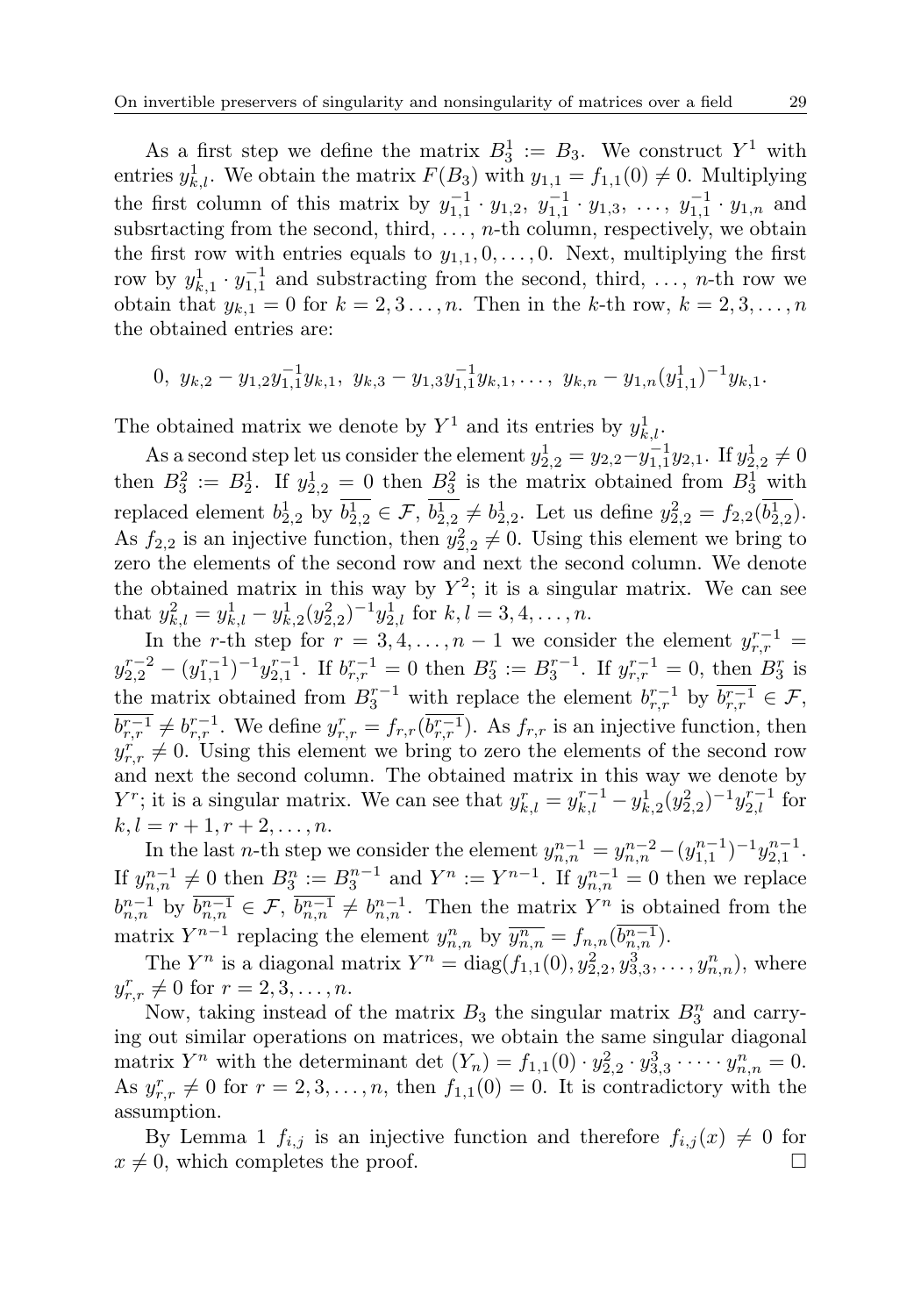An important role in determining preservers of matrices is played by the functions satisfying simultaneously the multiplicative and additive Cauchy functional equations. In particular cases ( $\mathcal{F} = \mathbb{C}$  or  $\mathcal{F} = \mathbb{R}$ ) the following holds true.

REMARK 2 (see [6], Chapter XIV, §4, 5 and 6). In the case  $\mathcal{F} = \mathbb{C}$  there are infinitely many functions  $q$  fulfilling simultaneuosly the multiplicative Cauchy functional equation  $g(xy) = g(x)g(y)$  also the additive Cauchy functional equation  $g(x + y) = g(x) + g(y)$ . In the case  $\mathcal{F} = \mathbb{R}$  there are two solutions:  $q = id$  and  $q \equiv 0$ .

We prove the main result of the paper

THEOREM. (a) If  $n = 2$ , then an invertible operator F preserves the singularity of matrices on  $M_n(\mathcal{F})$  if and only if there exist nonzero  $u_1, u_2, v_1, v_2 \in \mathcal{F}$ and an injective function  $g: \mathcal{F} \longrightarrow \mathcal{F}$  satisfying  $g(0) = 0$  and  $g(xy) =$  $g(x)g(y)$  for all  $x, y \in \mathcal{F}$  such that  $f_{i,j}(x) = u_i v_j g(x)$  for all  $x \in \mathcal{F}$ .

(b) If  $n \geq 3$ , then an invertible operator F preserves the singularity of matrices on  $M_n(\mathcal{F})$  if and only if there are nonzero  $u_1, u_2, \ldots, u_n, v_1, v_2, \ldots, v_n \in$ F and an injective function  $g: \mathcal{F} \longrightarrow \mathcal{F}$  satisfying  $g(xy) = g(x)g(y)$  and  $g(x + y) = g(x) + g(y)$  for all  $x, y \in \mathcal{F}$  such that  $f_{i,j}(x) = u_i v_j g(x)$  for all  $x \in \mathcal{F}$ .

Thus, for  $n \geq 3$  the singularity preserving maps F on  $M_n(\mathcal{F})$  may be written in the form of  $F(A) = U[g(a_{i,j})]V$ , where  $U = \text{diag}(u_1, u_2, \dots, u_m)$ and  $V = diag(v_1, v_2, \ldots, v_n)$  are invertible diagonal matrices and g is an injective endomorphism of  $\mathcal F$ . For  $n = 2$ , the additivity of g may even be relaxed to the sole requirement that  $g(0) = 0$ . Note that the maps of part (a) may be nonlinear: for example, one can take  $g(x) = x^3$ .

PROOF. Let  $n \geq 2$  and suppose F is an operator preserving singularity on  $M_n(\mathcal{F})$ . By Lemma 2  $f_{i,j}(0) = 0$  and  $f_{i,j}(x) \neq 0$  for all  $i, j$  and all  $x \neq 0$ . Denote  $c_{i,j} = f_{i,j}(1)$ . Because  $f_{i,j}(1) \neq 0$ , we obtain that  $c_{i,j} \neq 0$  for all i, j. Put  $g_{i,j}(x) = c_{i,j}^{-1} f_{i,j}(x)$ . Clearly,  $g_{i,j}(0) = 0$  and  $g_{i,j}(1) = 1$  for all  $i, j$ . Let us define the matrix  $C = (c_{i,j})$ . By Lemma 2, the rank  $C \geq 1$ . We prove that rank  $C = 1$ .

In the case  $n = 2$  the matrix whose all entries are 1 is singular, then rank  $C=1$ .

In the case  $n \geq 3$  we suppose contradictory that rank  $C = k > 1$ . Without any loss of generality we may assume that the determinant of the upper-left submatrix of  $C$  of the order  $k$  is not equal to zero. Let us consider the matrix  $B_1 = \sum_{i=1}^k \sum_{j=1}^k E_{i,j} + \sum_{l=k+1}^n E_{l,l}$ . Note that the matrix  $B_1 \in S$ . Then the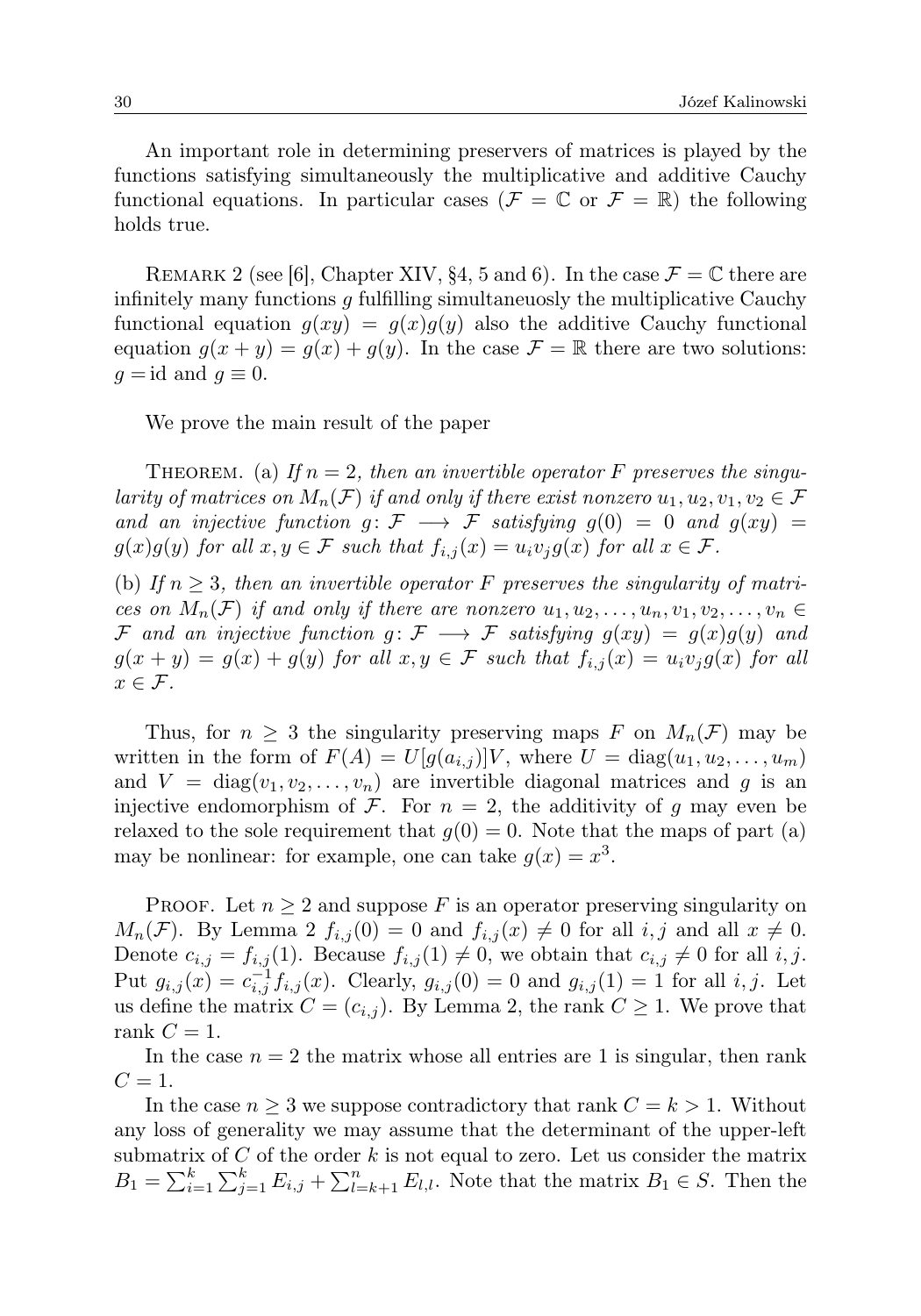matrix  $F(B_1) = \sum_{i=1}^{k} \sum_{j=1}^{k} E_{i,j} c_{i,j} + \sum_{l=k+1}^{n} c_{l,l} E_{l,l}$ . From the properties of determinants det  $F(B_1) \neq 0$  and  $F(B_1) \in S$ . Then the rank C can not be greater than 1, it must be equal to one.

Then in cases  $n = 2$  and  $n \geq 3$  the equality rank  $C = 1$  holds. This implies that there are  $u_i, v_j \in \mathcal{F}$  such that  $f_{i,j}(1) = u_i v_j$  for all  $i, j$ .

For  $1 \le i \ne r \le n$  and  $1 \le k \ne l \le n$ , let  $B_2 = E_{i,k} + xE_{i,l} + E_{r,k} + xE_{r,l}$ . Matrices  $B_2, F(B_2) \in S$  and therefore

$$
0 = f_{i,k}(1)f_{r,l}(x) - f_{r,k}(1)f_{i,l}(x) = u_i v_k u_r v_l g_{r,l}(x) - u_r v_k u_i v_l g_{i,l}(x),
$$

as  $g_{r,l}(x) = g_{i,l}(x)$  for all  $x \in \mathcal{F}$ . Consequently, the matrix  $G = (g_{i,j})$  is constant along its column. Analogously one can show that  $G$  is constant along the rows. This implies that all  $g_{i,j}$  are one and the same function g and that therefore  $f_{i,j}(x) = u_i v_j g(x)$  for all i, j and all x. Note that  $g(0) = 0$  and  $g(1) = 1.$ 

By Lemma 1 we obtain that  $g$  is an injective function.

To show that  $g(xy) = g(x)g(y)$ , take  $B_3 = E_{1,1} + xE_{1,2} + yE_{2,1} + xyE_{2,1}$ . Since  $B_3, F(B_3) \in S$ , we obtain that

$$
0 = f_{1,1}(1)f_{2,2}(xy) - f_{1,2}(x)f_{2,1}(y) = u_1v_1u_2v_2g(xy) - u_1v_2u_2v_1g(x)g(y),
$$

that is, we arrive at the equality  $g(xy) = g(x)g(y)$  for all  $x, y \in \mathcal{F}$ .

At this point we have proved the necessary condition on F part of (a). To obtain the necessary condition on F part of (b), we assume  $n \geq 3$  and consider

$$
B_4 = xE_{1,1} + E_{1,2} + yE_{2,1} + E_{2,3} + (x+y)E_{3,1} + E_{3,2} + E_{3,3}.
$$

As  $B_4 \in S$ , we conclude that the determinant of the upper-left  $3 \times 3$  submatrix of  $F(B_4)$  must be zero, which means that

$$
0 = u_1 u_2 u_3 v_1 v_2 v_3 (-g(x) - g(y) + g(xy)).
$$

Thus,  $g(x+y) = g(x) + g(y)$ . The proof of the necessary condition on F part of (b) is also complete.

We now prove the sufficient condition on the  $F$  parts (a) and (b). By Lemma 2  $F$  maps the zero matrix to itself. By Theorem from [5] it follows that F is an operator preserving rank of matrices from  $M_n(\mathcal{F})$  in parts (a) and (b). Then it also preserves the singularity of matrices from  $M_n(\mathcal{F})$ , which completes the proof.

An analogous theorem for invertible operators of the form (1) preserving nonsingularity of matrices is not true. Let us consider the following example.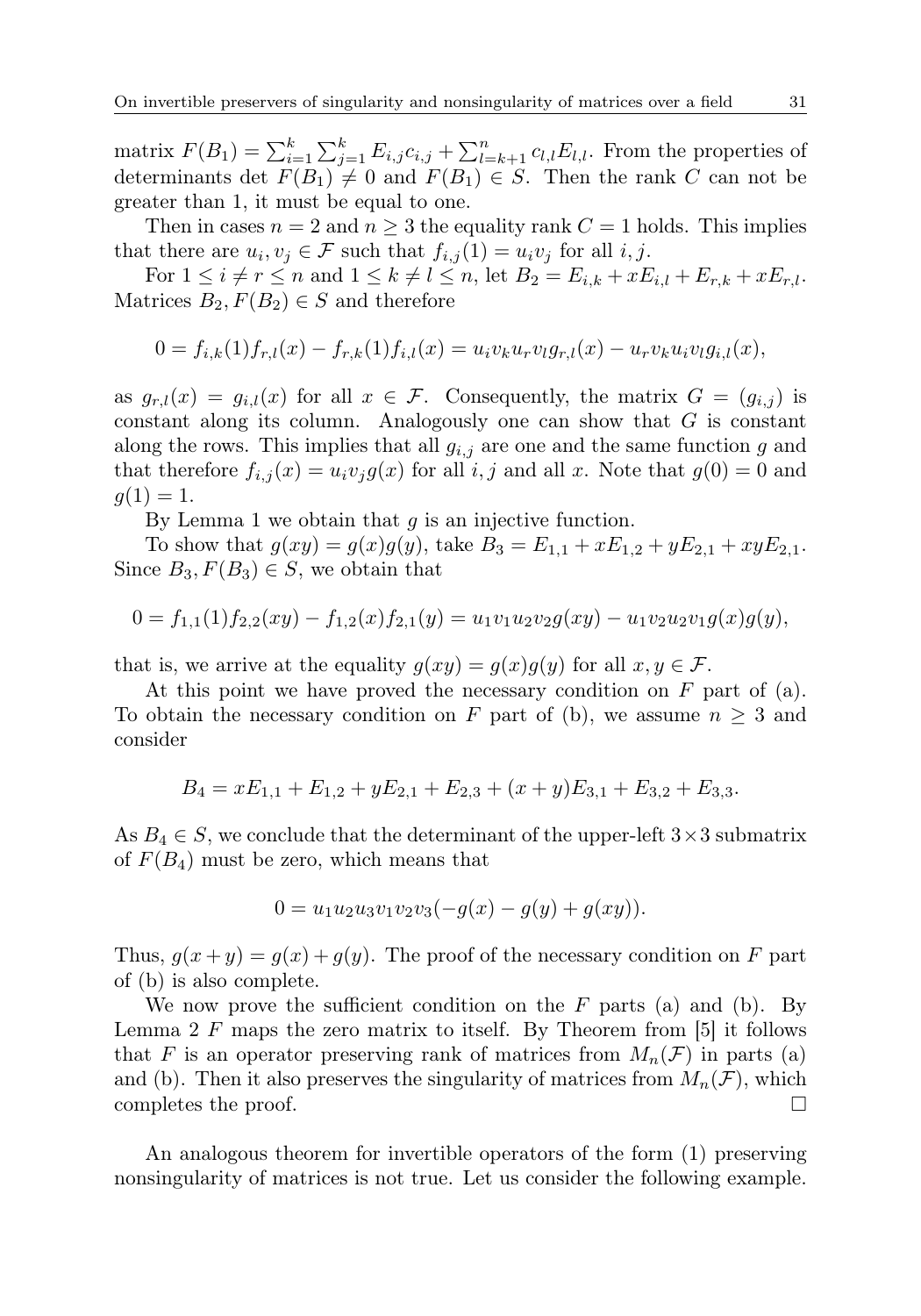EXAMPLE. In particular case  $\mathcal{F} = \mathbb{R}$  let us consider the operator  $H =$  $(h_{i,j})$  of the form (1) from  $M_n(\mathbb{R})$  into itself with functions

$$
h_{i,j}(x) = \begin{cases} n! \left(\frac{7}{4} + \frac{1}{2\pi} \arctan(x)\right) & \text{for } i = j, \\ \frac{1}{n!} \left(\frac{3}{4} + \frac{1}{2\pi} \arctan(x)\right) & \text{for } i \neq j \end{cases}
$$

for  $x \in \mathbb{R}$ . The functions  $h_{i,j}$  are injective on  $\mathbb{R}$ .

Let us consider a matrix  $X \in M_n(\mathbb{R})$  with entries  $x_{i,j}$ . We prove that H maps every matrix from  $M_n(\mathbb{R})$  to NS. We prove that the determinant of the matrix  $H(X)$  is positive.

From the definition of the determinant

$$
\det H(X) = \prod_{i=1}^{n} h_{i,i}(x_{i,i}) + \sum_{i=1}^{n} \prod_{\sigma(i)} (-1)^{I_i} h_{i,\sigma(i)}(x_{i,\sigma(i)}),
$$

where  $\sigma$  is a permutation of the set  $\{1, 2, \ldots, n\}$ ,  $I_i$  denotes the number of inverses in the permutation  $\sigma(i)$ .

Let us observe that  $\frac{1}{2n!} < h_{i,j}(x_{i,j}) < \frac{1}{n!}$  for  $i \neq j$  and  $n! < h_{i,i}(x_{i,i}) < 2n!$ . From the above inequalities  $\prod_{i=1}^{n} h_{i,i}(x_{i,i}) > (n!)^n$  and

$$
\prod_{\sigma(i)} h_{i,\sigma(i)}(x_{i,\sigma(i)}) < \frac{1}{n!} \cdot (2n!)^{n-1} = 2^{n-1} \cdot (n!)^{n-2}.
$$

Using these inequalities we obtain

$$
\det H(X) > (n!)^n + \left(\frac{n!}{2} - 1\right) \cdot \left(\frac{1}{2n!}\right)^n - \left(\frac{n!}{2}\right) \cdot (n!)^{n-2} \cdot 2^{n-1} \\
&> (n!)^n - (n!)^{n-1} \cdot 2^{n-2} = (n!)^{n-1} (n! - 2^{n-2}).
$$

As  $n! - 2^{n-2} > 0$  for  $n \in \mathbb{N}$ , then  $\det H(X) > 0$ , i.e.  $H(X) \in NS$ .

The operator  $H$  is invertible and preserves the nonsingularity of matrices from  $M_n(\mathbb{R})$ .

Acknowledgement. I would like to express my thanks to professor Roman Ger for his valuable suggestions and remarks.